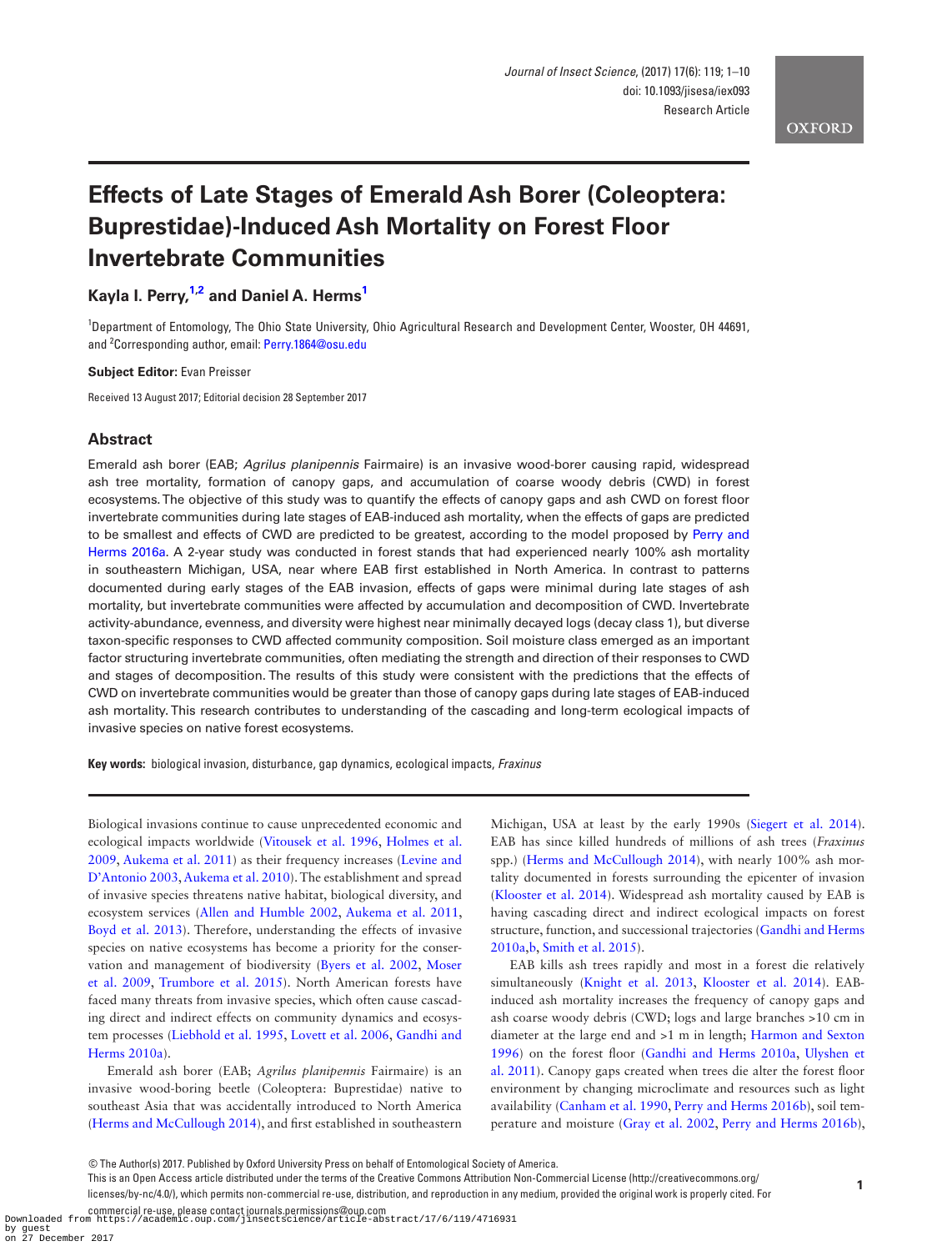and ground-level vegetation [\(Collins et al. 1985\)](#page-8-16). These changes have the potential to impact forest communities such as populations of forest floor invertebrates ([Levings and Windsor 1984,](#page-8-17) [Shure and](#page-9-9) [Phillips 1991](#page-9-9)). The forest floor invertebrate community is highly diverse and many taxa respond to changes in habitat structure or microclimate, such as moisture regimes ([Levings and Windsor 1984\)](#page-8-17), leaf litter [\(Koivula et al. 1999\)](#page-8-18), ground-level vegetation ([Shure and](#page-9-9) [Phillips 1991\)](#page-9-9), and CWD (Ulyshen and Hanula 2009a[,b\)](#page-9-10).

The bole of dead ash trees often snaps at the base or uproots, which results in accumulation of large volumes of woody debris on the forest floor that varies with density of ash in the forest ([Ulyshen](#page-9-7) [et al. 2011](#page-9-7)). Downed CWD increases overall resource and habitat heterogeneity in forest ecosystems [\(Harmon et al. 1986,](#page-8-19) [Tews et al.](#page-9-11) [2004\)](#page-9-11). Forest floor invertebrates use downed CWD for food, refugia, and breeding sites, but the degree of log decay may influence how and when different taxa utilize this resource ([Harmon et al.](#page-8-19) [1986,](#page-8-19) [Seastedt et al. 1989](#page-9-12), [Stokland and Siitonen 2012\)](#page-9-13). Therefore, non-xylophagous invertebrate fauna are predicted to change as decomposition of downed CWD progresses, with habitat or resource specificity becoming more important than the identity of the tree species ([Harmon et al. 1986,](#page-8-19) [Stokland and Siitonen 2012\)](#page-9-13).

[Perry and Herms \(2016a\)](#page-9-0) proposed a model describing the effects of EAB-induced ash mortality on forest floor invertebrates that predicts an inverse temporal relationship in the effects of canopy gaps and accumulation of ash CWD. During the early stages of ash mortality when ash trees have recently died, large canopy gaps, which have not yet begun to close, are predicted to have their greatest effect on forest floor invertebrates. Because the dead ash trees are still standing as snags, large quantities of downed CWD have yet to accumulate on the forest floor ([Perry and Herms 2016a](#page-9-0)). Conversely, CWD is predicted to accumulate and have its greatest effect on invertebrates during late stages of ash mortality as ash snags uproot or snap. Concurrently, growth from previously suppressed understory trees, as well as surrounding dominant and codominant canopy trees, steadily close the gaps [\(Perry and Herms 2016a](#page-9-0)).

[Gandhi et al. \(2014\)](#page-8-20) and [Perry and Herms \(2016a](#page-9-8)[,b\)](#page-9-0) observed the effects of canopy gaps, but not ash CWD, on forest floor invertebrate communities during the early stages of EAB-induced ash mortality. Forest floor invertebrate richness and diversity, as well as the activity-abundance of several invertebrate taxa, were lower in canopy gaps caused by EAB than under closed canopy, with minimal effects of ash CWD [\(Perry and Herms 2016a\)](#page-9-0). Activity-abundance and species diversity of ground beetle assemblages also were lower in canopy gaps, but there was some evidence that these effects were ephemeral, and that ground beetles may be resilient to this degree of canopy disturbance [\(Gandhi et al. 2014,](#page-8-20) [Perry and Herms 2016b](#page-9-8)).

Conversely, [Ulyshen et al. \(2011\)](#page-9-7) detected the effects of ash CWD, but not canopy gaps, on forest floor invertebrate communities during late stages of EAB-induced ash mortality. Densities of many forest floor invertebrate taxa were higher in leaf litter near ash CWD than in leaf litter away from ash CWD ([Ulyshen et al. 2011\)](#page-9-7). [Ulyshen et al. \(2011\)](#page-9-7) detected minimal effects of canopy gaps that had decreased in size to 1–10% canopy openness. These gaps were smaller than those (18–26% canopy openness) observed by [Gandhi](#page-8-20) [et al. \(2014\)](#page-8-20) and [Perry and Herms \(2016b\)](#page-9-0) during early stages of ash mortality.

This study expands upon the work of [Ulyshen et al. \(2011\)](#page-9-7) by investigating the effects of CWD decomposition on the forest floor invertebrate community during late stages of EAB-induced ash mortality when the effects of CWD are predicted to be greatest. The objective was to test the effects of proximity to CWD, CWD decomposition, canopy gap size, and their interaction on forest

floor invertebrates. On the basis of the proposed inverse temporal relationship in the effect sizes of canopy gaps and accumulation of CWD [\(Perry and Herms 2016a\)](#page-9-0), we predicted that (1) canopy gaps would have minimal effects on the structure of forest floor invertebrate communities because canopy closure had already begun, (2) forest floor invertebrate community activity-abundance and diversity would be higher near CWD, and (3) forest floor invertebrate community composition would change as ash CWD decomposed.

## **Materials and Methods**

#### Study Site

The study was conducted in transects previously established in forests stands in the Upper Huron River Watershed in southeastern Michigan, USA near the epicenter of the EAB invasion ([Klooster](#page-8-10) [et al. 2014](#page-8-10), [Smith et al. 2015\)](#page-9-6). Stands consisted of mature second-growth deciduous forests dominated by tree species in the genera *Quercus*, *Acer*, *Tilia*, *Prunus*, *Ulmus*, *Larix*, *Carya*, *Juglans*, and *Populus* [\(Smith et al. 2015\)](#page-9-6). Ash trees (*Fraxinus* spp.) were once abundant in these stands ([Smith et al. 2015](#page-9-6)), but all mature ash had been killed by EAB with tree mortality exceeding 99% by 2010 ([Klooster et al. 2014\)](#page-8-10), and many trees had fallen. Average percentage ( $\pm$  SE) of ground covered by downed CWD was 19.3% ( $\pm$  0.8) (range: 7–31%). Transects were composed of three replicate circular plots, each with an 18-m radius ([Klooster et al. 2014](#page-8-10), [Smith et al.](#page-9-6) [2015](#page-9-6)). In 22 transects, one plot was randomly selected for this study. Forest transects were classified previously according to edaphic conditions as mesic  $(n = 11)$  or xeric  $(n = 11)$  (Klooster et al. 2014) in which green ash (*Fraxinus pennsylvanica* Marsh.) or white ash (*Fraxinus americana* L.) were the most common ash species, respectively ([Smith et al. 2015\)](#page-9-6).

### Study Design and Invertebrate Collection

Two logs on the forest floor were randomly selected ~10 m from the center of each circular plot in opposing cardinal directions. Logs had to be considered downed CWD, which was determined by the diameter at the large end (≥10 cm), length (≥1.0 m) [\(Harmon and](#page-8-21) [Hua 1991,](#page-8-21) [Harmon and Sexton 1996\)](#page-8-13), and distance above the forest floor (≤10 cm; leaning snags and suspended woody debris were excluded), and the logs were not attached to stumps or supported by a root system [\(Woodall and Williams 2005](#page-9-14)). Average length (contiguous) (m) ( $\pm$  SE) of CWD selected for the study was 11.3 m ( $\pm$  0.8) (range: 1.9–20.1 m) in 2011 and 12.1 m (± 0.9) (range: 1.7–23.0 m) in 2012. Average width (cm) ( $\pm$  SE) was 17.6 cm  $\pm$  1.3 (range: 8.0– 57.0 cm) in 2011 and 22.2 cm ± 1.4 (range: 9.3–56.0 cm) in 2012. Downed CWD was categorized according to decay class using a 1–5 decay stage scale adapted from [Pyle and Brown \(1999\)](#page-9-15) and [Woodall](#page-9-14) [and Williams \(2005\)](#page-9-14). In each plot, replicate logs were of the same decay class, and therefore, plot was the unit of replication. Downed logs were only selected if they belonged to decay classes  $1 (n = 7)$ , 2  $(n = 8)$ , or 3  $(n = 7)$  and evidence of EAB infestation was identified by D-shaped emergence holes from adults or the presence of serpentine galleries. Selection of downed logs belonging to decay classes 1–3 created an ash woody debris decomposition chronosequence.

Forest floor invertebrates were sampled using pitfall traps during the summers of 2011 and 2012. Because this method tends to collect more active invertebrates, results are reported as activity-abundance (invertebrates per trap) [\(Spence and Niemelä 1994](#page-9-16), [Yi et al. 2012\)](#page-9-17). Pitfall traps were installed adjacent to (≤10 cm) and toward the center of each downed ash log, resulting in two traps per plot. Traps consisted of a 1-liter outer cup and a 500-ml inner cup (~11 cm in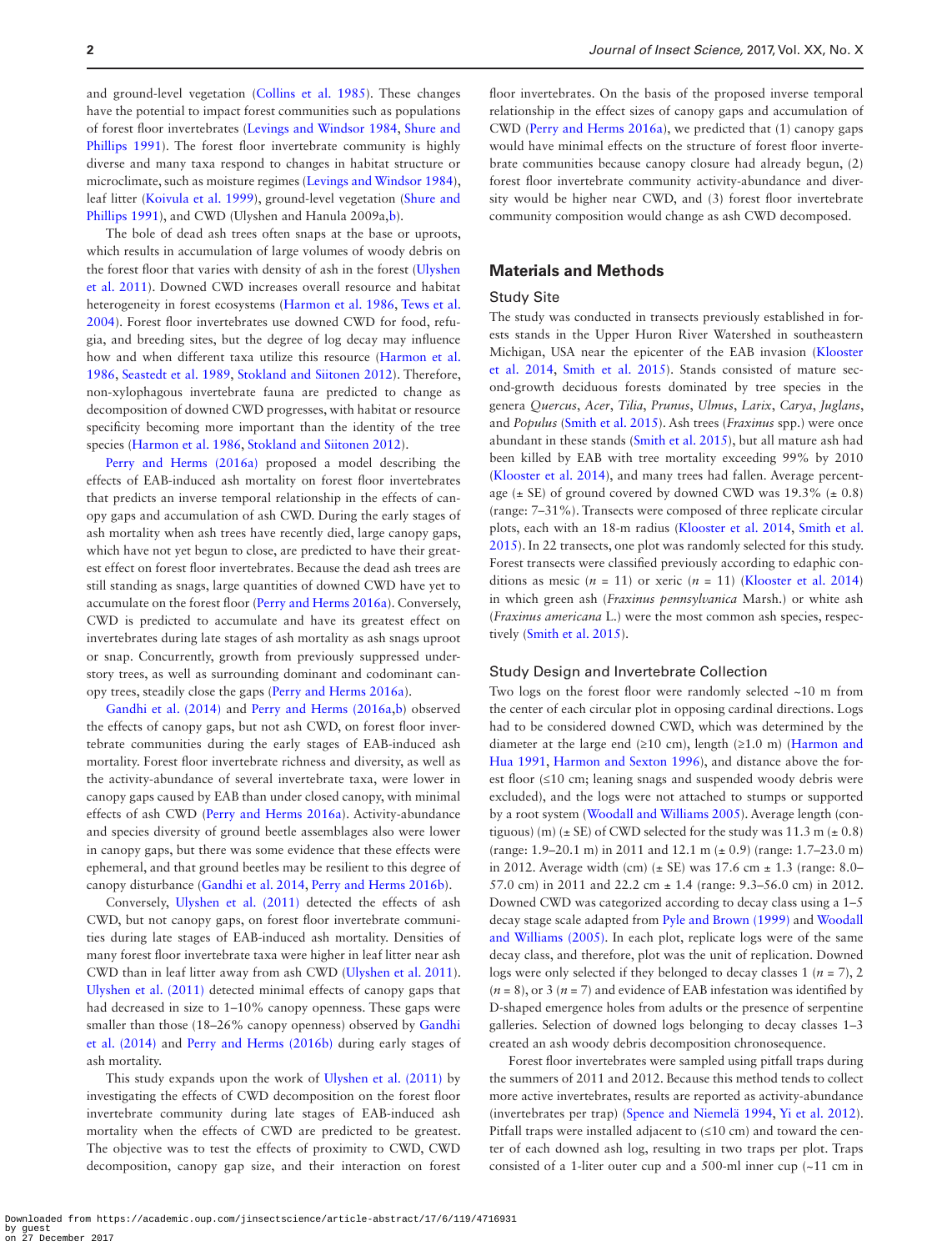diameter) filled with ~4 cm of propylene glycol (recreational vehicle and marine antifreeze, Peak Company Old World Industries, Clear Lake, TX) and a few drops of detergent. Masonite board  $(100 \text{ cm}^2)$ covered each cup to exclude rain and 30 cm stakes secured hardware cloth (500 cm<sup>2</sup>) over the entire trap as a barrier to animals.

In a subset of the plots  $(n = 10)$  in 2012, two additional pitfall traps were installed in the remaining two cardinal directions 8–15 m from the center of the plot and  $\geq 5$  m away from any woody debris to investigate the effects of proximity to downed CWD on the forest floor invertebrate community. In these plots, the other two pitfall traps were adjacent to CWD belonging to one of the three decay classes; 1 ( $n = 3$ ), 2 ( $n = 4$ ), or 3 ( $n = 3$ ).

Percentage canopy openness was measured above each pitfall trap using spherical crown densiometer calculations on 14–17 June 2011 and 12–14 June 2012. Canopy openness was calculated above each trap and then averaged to yield a final plot measurement.

Sampling was conducted for 2-week intervals once per month during the summers of 2011 and 2012, resulting in four collection periods each year. In 2011, sampling intervals were 15–29 June, 12–26 July, 9–23 August, and 8–22 September. In 2012, intervals were 12–26 June, 10–24 July, 7–21 August, and 4–18 September. In the field, trap catch was separated from the propylene glycol with a 10-cm fine mesh strainer, emptied into specimen cups, and preserved with 70% ethanol. Insects were identified to family using [Triplehorn](#page-9-18) [and Johnson \(2005\)](#page-9-18) and other invertebrates were identified to order.

## Statistical Analyses

Replicate trap catches of each forest floor invertebrate taxon were averaged to yield a mean for each plot. To account for variation in sampling interval length and trap disruption, invertebrate counts were standardized to 14 trap days ([trap catch/total number of days trap was operational]  $\times$  14) for each interval ([Spence et al. 1996](#page-9-19), [Gandhi et al. 2008](#page-8-22)). Data from the 15–29 June 2011 sampling interval were removed from all analyses due to high disruption of the pitfall traps by animals. Data were checked for statistical assumptions of normality and variance, and activity-abundance data were rank transformed to improve normality ([Quinn and Keough 2002](#page-9-20)). Forest floor invertebrate taxonomic richness (number of taxa per plot), Pielou's *J* evenness index ([Pielou 1966\)](#page-9-21), and Shannon diversity index ([Peet 1974](#page-9-22)) were calculated using PC-ORD software [\(McCune](#page-9-23) [and Mefford 2006](#page-9-23)).

Effects of canopy gaps and CWD on the forest floor invertebrate community were analyzed using repeated-measures analysis of covariance (ANCOVA) tests with univariate analyses for each date in SAS [\(SAS Institute 2016](#page-9-24)). Following a significant *F*-test, mean separation tests (least significant difference [LSD],  $\alpha = 0.05$ ) were used. Community response variables were total invertebrate activity-abundance, taxonomic richness, evenness, and diversity. The predictor variables CWD decay class (1, 2, 3) and soil moisture class (mesic, xeric) were fixed factors, sampling interval a repeated factor, and percentage canopy openness a covariate. Each year was analyzed separately. A similar ANCOVA test with the presence/absence of CWD (0, 1) as a predictor variable rather than CWD decay class was conducted separately for 2012 data.

Activity-abundances of each forest floor invertebrate taxon for which ≥30 individuals were collected during a year was analyzed individually to compare CWD decay classes, proximity to CWD, and soil moisture classes using similar repeated-measures ANCOVA tests with percentage canopy openness as the covariate. Each year was analyzed separately. Invertebrate taxa excluded due to low activity-abundance were Gastropoda (snails), Geophilomorpha,

Lithobiomorpha, Pseudoscorpiones, Campodeidae, Curculionidae, Elateridae, Forficulidae, and Blattidae.

Changes in forest floor invertebrate community composition were assessed using multi-response permutation procedures (MRPP), and these differences were visualized using non-metric multidimensional scaling (NMDS). Community composition was compared between the presence and absence of CWD, between CWD decay classes, and between soil moisture classes. Criteria used in the NMDS ordination included the Sørensen distance measure with two dimensions, 500 iterations, 50 runs of real data, and 20 runs for the Monte Carlo test. MRPP analyses and NMDS ordinations were conducted separately for each year using PC-ORD software [\(McCune and Mefford 2006](#page-9-23)).

Effects of time on the size of canopy gaps (percentage canopy openness) were analyzed using an ANOVA test with the documented year of 100% mortality of ash trees (≥2.5 cm dbh) in the plot as the fixed factor and year (2011 and 2012) as a random factor.

## **Results**

In 2011 and 2012, a total of 40,176 individuals were collected in pitfall traps representing 12 non-insect invertebrate taxa, 12 insect families, and 1 insect subfamily [\(Table 1](#page-3-0)). Of these 25 taxa, 10 taxonomic groups were collected in low numbers (<1% of total individuals collected; Scarabaeidae, Elateridae, Curculionidae [excluding Scolytinae], Forficulidae, Blattidae, Diplura, Pseudoscorpiones, Geophilomorpha, Lithobiomorpha, and Gastropoda [snails]), 12 groups were common (1–10% of total individuals collected; Gastropoda [slugs], Carabidae, Nitidulidae, Silphidae, Scolytinae, Formicidae, Rhaphidophoridae, Gryllidae, Araneae, Opiliones, Spirobolida, and Polydesmida), and 3 were collected in high numbers (>10% of total individuals; Collembola, Isopoda, and Staphylinidae). Collembola were the most commonly captured invertebrates with 15,922 individuals sampled, which comprised over 40% of the total trap catch each year.

#### Canopy Gaps

Canopy openness did not affect forest floor invertebrate activity-abundance, taxonomic richness, evenness, or diversity in either year  $(P = 0.078 - 0.813)$  ([Table 2](#page-3-1)), and had minimal effects on the activity-abundances of individual taxa [\(Table 3](#page-4-0)). In 2011, activity-abundance of Araneae increased in mesic and decreased in xeric plots with increasing percentage canopy openness  $(F_{1,10} = 13.7,$  $P = 0.004$ ). Activity-abundance of Gryllidae increased near logs of decay classes 1 and 3 with increasing percentage canopy openness, but decreased near logs of decay class 2 ( $F_{1,10} = 8.38$ ,  $P = 0.016$ ). In 2012, activity-abundance of Scolytinae decreased away from CWD as percentage canopy openness increased  $(F_{1,9} = 5.39, P = 0.024)$ .

#### Proximity to CWD

Proximity to CWD interacted with soil moisture classes to affect forest floor invertebrate richness and the activity-abundances of several taxa in 2012, but did not affect total invertebrate activity-abundance, taxonomic evenness, or diversity (*P* = 0.370–0.913). Taxonomic richness was generally lower away from CWD in mesic plots, but was lower near CWD in xeric soils in September ([Fig. 1;](#page-5-0)  $F_{2,9} = 5.42$ ,  $P = 0.023$ ). Isopoda were more abundant near CWD in mesic plots from July through September, but there was no difference in xeric plots where activity-abundance was highly variable  $(F_{29} = 5.62, P = 0.021)$ . Formicidae were less abundant away from CWD in mesic plots throughout the entire summer, but more abundant away from CWD in xeric plots in June  $(F_{2,9} = 18.0, P < 0.001)$ . Staphylinidae tended to be more abundant away from CWD during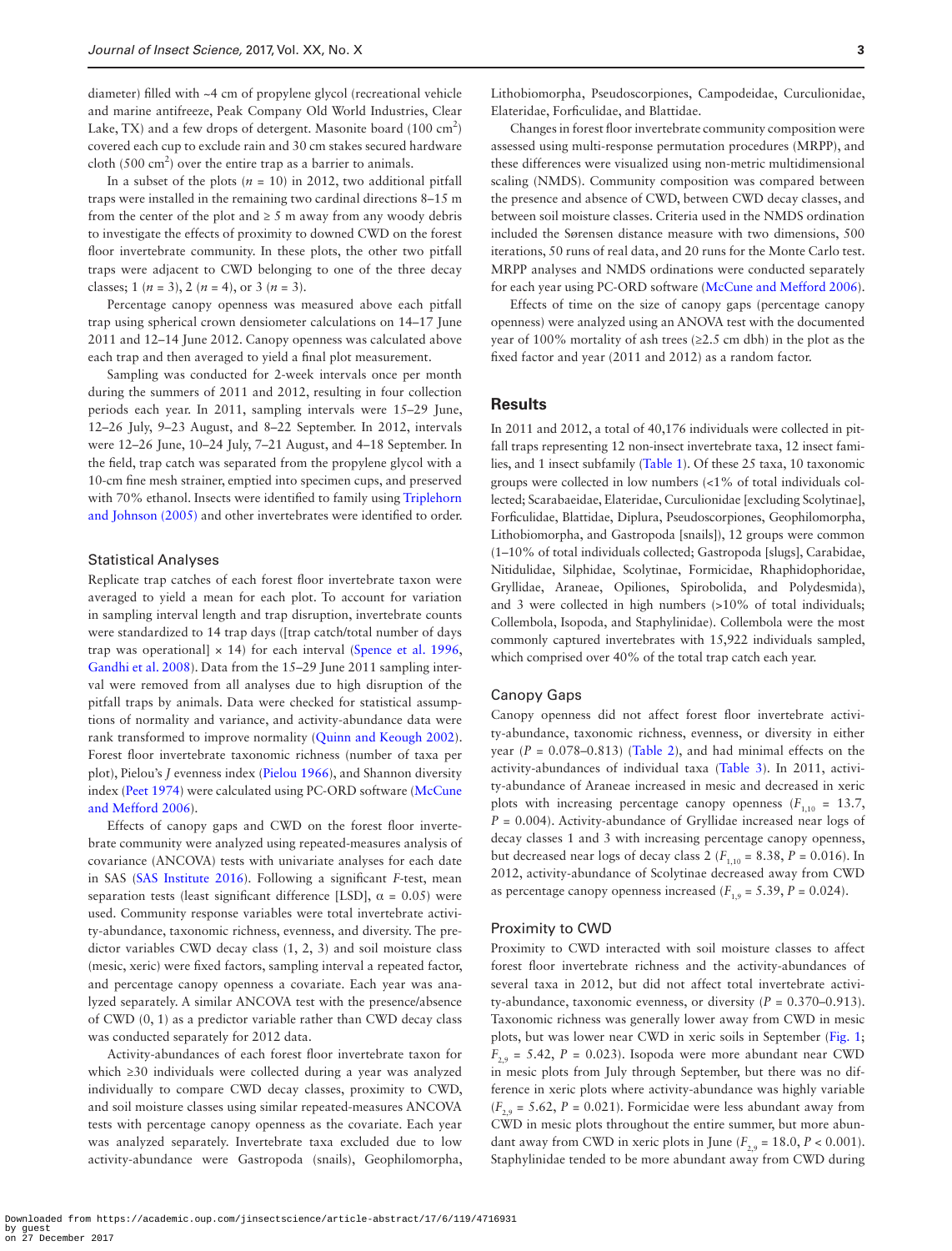|              | Invertebrate taxa             | CWD decay class          |                |                |                |                  |                |              |                |        |  |  |
|--------------|-------------------------------|--------------------------|----------------|----------------|----------------|------------------|----------------|--------------|----------------|--------|--|--|
|              |                               |                          |                | 2011           |                |                  |                |              |                |        |  |  |
| Class        | Order                         | Family                   | I              | $\rm II$       | Ш              | No CWD           | Ι              | $\mathbf{I}$ | Ш              |        |  |  |
| Gastropoda   | Snails                        |                          | 633            | 131            | 117            | $\overline{2}$   | $\overline{7}$ | 8            | 6              | 3,118  |  |  |
|              | Slugs                         |                          |                |                |                | 778              | 535            | 449          | 452            |        |  |  |
| Chilopoda    | Geophilomorpha                |                          | $\mathfrak{2}$ | $\mathbf{0}$   | $\overline{4}$ | $\overline{4}$   | 1              | 3            | $\mathbf{1}$   | 19     |  |  |
|              | Lithobiomorpha                |                          |                |                |                | $\mathbf{0}$     | $\mathbf{1}$   | 3            | $\theta$       |        |  |  |
| Diplopoda    | Polydesmida                   |                          | 78             | 102            | 53             | 12               | 201            | 115          | 171            | 1,182  |  |  |
|              | Spirobolida                   |                          |                |                |                | 95               | 92             | 125          | 138            |        |  |  |
| Malacostraca | Isopoda                       |                          | 1,111          | 965            | 929            | 720              | 454            | 961          | 742            | 5,882  |  |  |
| Arachnida    | Araneae                       |                          | 104            | 96             | 184            | 271              | 209            | 254          | 190            | 1,308  |  |  |
|              | Opiliones                     |                          | 89             | 98             | 116            | 164              | 71             | 111          | 133            | 782    |  |  |
|              | Pseudoscorpiones <sup>a</sup> |                          | na             | na             | na             | $\boldsymbol{0}$ | $\overline{0}$ | 2            | $\mathbf{1}$   | 3      |  |  |
| Diplura      | Rhabdura                      | Campodeidae <sup>a</sup> | na             | na             | na             | $\mathbf{1}$     | $\Omega$       | $\mathbf{0}$ | $\mathbf{0}$   | 1      |  |  |
| Collembola   |                               |                          | 1,657          | 2,030          | 3,015          | 2,956            | 1,444          | 2,181        | 2,639          | 15,922 |  |  |
| Insecta      | Coleoptera                    | Carabidae                | 40             | 39             | 92             | 157              | 148            | 82           | 84             | 642    |  |  |
|              |                               | Curculionidae            | 7              | 3              | 14             | 7                | 20             | 8            | 9              | 68     |  |  |
|              |                               | Scolytinae <sup>a</sup>  | na             | na             | na             | 129              | 122            | 48           | 86             | 385    |  |  |
|              |                               | Elateridae               | $\overline{0}$ | $\mathbf{0}$   | $\overline{2}$ | $\overline{2}$   | 3              | $\mathbf{1}$ | 5              | 13     |  |  |
|              |                               | Nitidulidae <sup>a</sup> | na             | na             | na             | 327              | 718            | 316          | 223            | 1,584  |  |  |
|              |                               | Scarabaeidae             | 7              | $\overline{2}$ | 14             | 49               | 43             | 28           | 46             | 189    |  |  |
|              |                               | Silphidae                | 15             | 19             | 79             | 123              | 85             | 62           | 57             | 440    |  |  |
|              |                               | Staphylinidae            | 130            | 211            | 241            | 1322             | 1664           | 1228         | 905            | 5,701  |  |  |
|              | Hymenoptera                   | Formicidae               | 210            | 166            | 221            | 488              | 272            | 301          | 292            | 1,950  |  |  |
|              | Dermaptera                    | Forficulidae             | 9              | $\overline{0}$ | 6              | $\mathbf{0}$     | $\mathbf{0}$   | 3            | $\mathbf{0}$   | 18     |  |  |
|              | Orthoptera                    | Gryllidae                | 27             | 34             | 48             | 135              | 96             | 94           | 52             | 486    |  |  |
|              |                               | Rhaphidophoridae         | 8              | 18             | 17             | 99               | 128            | 67           | 126            | 463    |  |  |
|              | Blattodea                     | Blattidae                | 3              | $\overline{2}$ | 6              | $\overline{2}$   | $\mathbf{1}$   | 4            | $\overline{2}$ | 20     |  |  |
| Total        |                               |                          | 4,130          | 3,916          | 5,158          | 7,843            | 6,315          | 6,454        | 6,360          | 40,176 |  |  |

<span id="page-3-0"></span>**Table 1.** Forest floor invertebrates sampled with unbaited pitfall traps near coarse woody debris (CWD) of different decay classes in 2011 and 2012, and ≥5 m away from CWD (No CWD), in the Upper Huron River Watershed in southeastern Michigan, USA

*a* na denotes taxa that were not counted in 2011.

<span id="page-3-1"></span>**Table 2.** Main effects of CWD decay classes, soil moisture classes, and canopy gaps on total ground-dwelling invertebrate activity-abundance, taxonomic richness, evenness, and diversity (mean ± SE) in 2011 and 2012 in the Upper Huron River Watershed in southeastern Michigan, USA

| Invertebrate<br>index | Year | CWD decay classes |      |            | Decay $\times$ time |      |         | Soil moisture class |      |         | Decay $\times$ moisture |      |         | Canopy openness |      |         |
|-----------------------|------|-------------------|------|------------|---------------------|------|---------|---------------------|------|---------|-------------------------|------|---------|-----------------|------|---------|
|                       |      | d.f.              | F    | $P$ -value | d.f.                | F    | P-value | d.f.                | F    | P-value | d.f.                    | F    | P-value | d.f.            | F    | P-value |
| Activity-             | 2011 | 2.10              | 0.00 | 0.999      | 4,20                | 0.34 | 0.847   | 1.10                | 0.64 | 0.442   | 2,10                    | 6.86 | 0.013   | 1,10            | 2.57 | 0.139   |
| abundance             | 2012 | 2.7               | 0.85 | 0.460      | 6,21                | 2.03 | 0.096   | 1,7                 | 2.58 | 0.142   | 2,7                     | 0.52 | 0.616   | 1,7             | 0.81 | 0.391   |
| Richness              | 2011 | 2.10              | 0.66 | 0.538      | 4,20                | 0.95 | 0.455   | 1.10                | 0.01 | 0.918   | 2,10                    | 1.20 | 0.339   | 1.10            | 2.09 | 0.178   |
|                       | 2012 | 2.7               | 1.22 | 0.338      | 6.21                | 0.53 | 0.781   | 1.7                 | 3.22 | 0.106   | 2.7                     | 0.31 | 0.746   | 1.7             | 3.93 | 0.078   |
| Evenness              | 2011 | 2.10              | 2.00 | 0.185      | 4,20                | 6.07 | 0.002   | 1.10                | 0.44 | 0.523   | 2,10                    | 0.04 | 0.959   | 1.10            | 0.62 | 0.451   |
|                       | 2012 | 2.7               | 0.45 | 0.651      | 6.21                | 0.34 | 0.908   | 1.7                 | 0.35 | 0.571   | 2.7                     | 0.18 | 0.840   | 1.7             | 0.38 | 0.550   |
| Shannon               | 2011 | 2.10              | 1.03 | 0.391      | 4,20                | 7.70 | < 0.001 | 1,10                | 0.31 | 0.589   | 2,10                    | 0.20 | 0.824   | 1,10            | 2.18 | 0.171   |
| Diversity             | 2012 |                   | 0.58 | 0.581      | 6,21                | 0.38 | 0.883   | 1,7                 | 0.52 | 0.490   | 2.7                     | 0.18 | 0.841   | 1.7             | 3.32 | 0.101   |

Repeated-measures ANOVA with significant ( $\alpha \le 0.05$ ) *P* values shown in bold. Treatment × time interaction indicates significance of sampling intervals within a year.

August in xeric plots and more abundant near CWD during June and July in mesic plots  $(F_{2,9} = 3.89, P = 0.053)$ .

higher away from CWD during August and September ( $F_{1,9} = 5.24$ ,  $P = 0.026$ .

Spirobolida, Collembola, and Opiliones were the only taxa affected by proximity to CWD alone. Spirobolida ( $F_{1,9} = 5.72$ , *P* = 0.020) and Collembola ( $F_{1,9}$  = 4.30, *P* = 0.042) were more abundant near CWD early in the summer; otherwise their numbers were highly variable. Activity-abundance of Opiliones was

## CWD Decay Classes

Effects of CWD decay classes on forest floor invertebrates communities changed over the sampling season in 2011 ([Table 2](#page-3-1)). Evenness  $(F_{2,10} = 6.07, P = 0.002)$  and diversity  $(F_{2,10} = 7.70, P < 0.001)$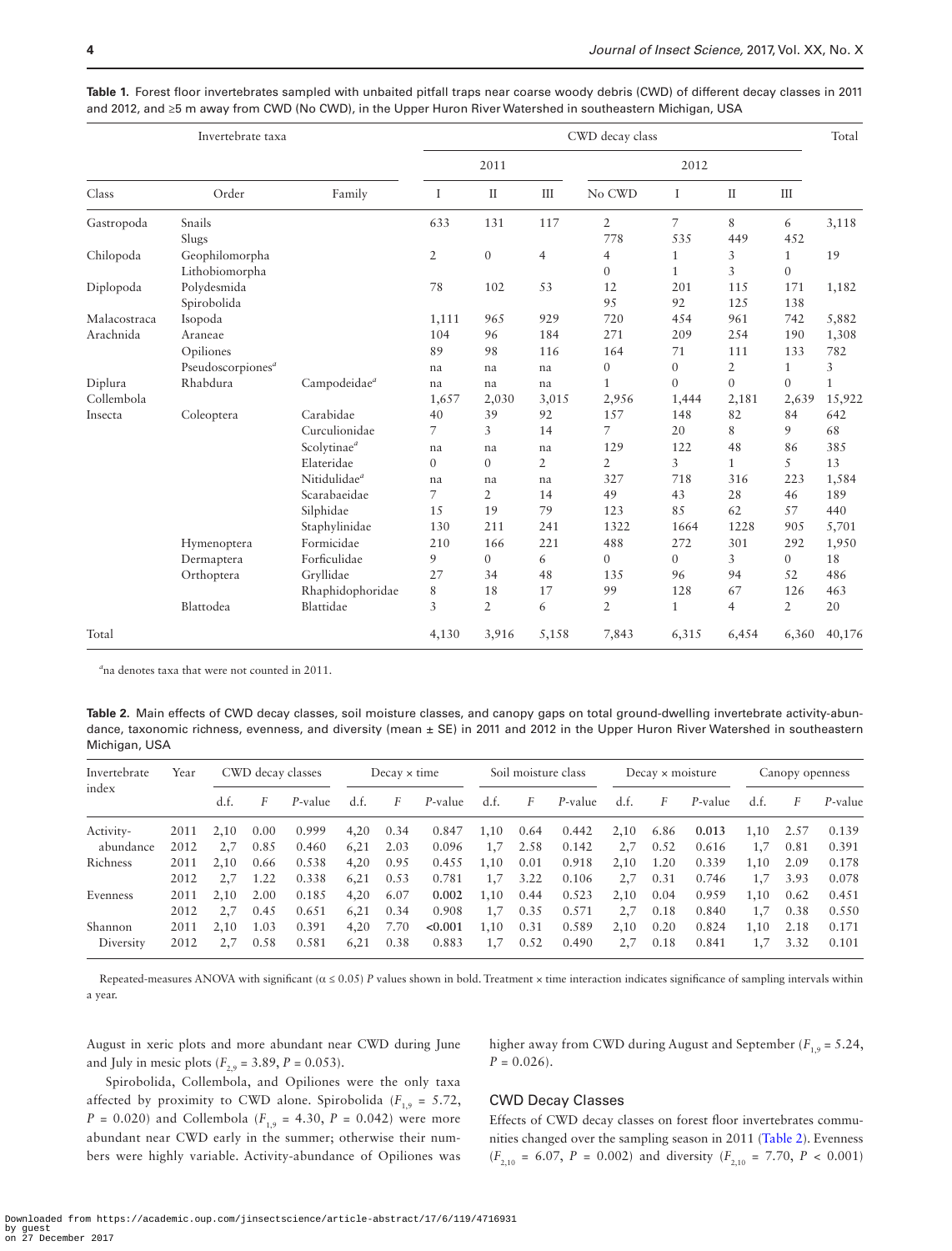<span id="page-4-0"></span>

| Invertebrate taxa    |                        |                               | Year       | CWD decay class |           |                    | Soil moisture class |            |             | Decay $\times$ moisture |       |             | Canopy openness |      |                      |
|----------------------|------------------------|-------------------------------|------------|-----------------|-----------|--------------------|---------------------|------------|-------------|-------------------------|-------|-------------|-----------------|------|----------------------|
| Class                | Order                  | Family                        |            | d.f.            | $\cal F$  | $P$ -value         | d.f.                | F          | $P$ -value  | d.f.                    | F     | P-value     | d.f.            | F    | P-value              |
| Gastropoda           | Slugs                  |                               | 2011       |                 | 2,10 13.2 | $0.001^{a}$        | 1,10 0.76           |            | 0.404       | 2,10                    | 6.79  | $0.013^{a}$ | 1,10            |      | $0.03$ $0.862$       |
|                      |                        |                               | 2012       | 2,7             |           | 3.22 0.101         |                     | 1,7 4.38   | 0.074       | 2,7                     | 6.22  | 0.028       | 1,7             |      | 5.12 0.056           |
| Diplopoda            | Polydesmida            |                               | $2011^{b}$ | 2,10            |           | $2.11 \ \ 0.172^a$ | 1,10                | 0.00       | 0.976       | 2,10                    | 7.44  | $0.010^a$   | 1,10            |      | $0.00 \quad 0.947$   |
|                      |                        |                               | 2012       | 2,7             |           | 4.08 0.067         | 1,7                 | 8.23       | 0.024       | 2,7                     | 1.49  | 0.289       | $1,\!7$         |      | 4.82 0.064           |
|                      | Spirobolida            |                               | $2011^b$   |                 |           |                    |                     |            |             |                         |       |             |                 |      |                      |
|                      |                        |                               | 2012       | 2,7             |           | 4.36 $0.058^a$     | 1,7                 | 8.82       | $0.020^{d}$ | 2,7                     | 1.55  | 0.277       | 1,7             | 4.29 | 0.077                |
| Malacostraca Isopoda |                        |                               | 2011       | 2,10            |           | 3.93 0.055         | 1,10                | 0.14       | 0.712       | 2,10                    | 10.30 | $0.003^{d}$ | 1,10            | 1.70 | 0.221                |
|                      |                        |                               | 2012       | 2,7             |           | 1.75 0.227         | 1,7                 | 2.63       | 0.139       | 2,7                     | 0.49  | 0.640       | 1,7             | 0.39 | 0.548                |
| Arachnida            | Araneae                |                               | 2011       | 2,10            |           | 0.57 0.583         | 1,10                | 0.04       | 0.845       | 2,10                    | 0.52  | 0.612       | 1,10            | 13.7 | 0.004                |
|                      |                        |                               | 2012       | 2,7             |           | 0.42 0.670         | 1,7                 | 0.281      | 0.128       | 2,7                     | 1.41  | 0.327       | 1,7             | 0.48 | 0.507                |
|                      | Opiliones              |                               | 2011       | 2,10            |           | $0.79$ $0.481a$    | 1,10 1.53           |            | 0.244       | 2,10                    | 0.24  | $0.793^a$   | 1,10            | 3.58 | 0.087                |
|                      |                        |                               | 2012       | 2,7             |           | $2.99 0.101^a$     |                     | 1,7 4.36   | 0.066       | 2,7                     | 4.81  | 0.048       | 1,7             | 1.88 | 0.203                |
| Collembola           |                        |                               | 2011       | 2,10            |           | 0.15 0.860         | 1,10                | 0.03       | 0.855       | 2,10                    | 4.68  | 0.050       | 1,10            | 1.33 | 0.275                |
|                      |                        |                               | 2012       | 2,7             |           | 2.99 0.101         |                     | 1,7 4.36   | 0.660       | 2,7                     | 5.80  | 0.049       | 1,7             | 1.88 | 0.203                |
| Insecta              | Coleoptera             | Carabidae                     | 2011       | 2,10            |           | 0.28 0.761         | 1,10                | 0.23       | 0.640       | 2,10                    | 2.95  | 0.098       | 1,10            |      | 0.30 0.597           |
|                      |                        |                               | 2012       | 2,7             |           | 1.45 0.297         |                     | 1,7 1.88   | 0.212       | 2,7                     | 2.57  | 0.145       | 1,7             |      | 4.30 0.076           |
|                      |                        | Scolytinae <sup>c</sup>       | 2011       |                 |           |                    |                     |            |             |                         |       |             |                 |      |                      |
|                      |                        |                               | 2012       | 2,7             |           | 1.34 0.309         |                     | 1,7 0.48   | 0.506       | 2,7                     | 0.10  | 0.905       | 1,7             |      | 1.02 0.339           |
|                      |                        | Nitidulidae <sup>c</sup>      | 2011       |                 |           |                    |                     |            |             |                         |       |             |                 |      |                      |
|                      |                        |                               | 2012       | 2,7             |           | 0.66 0.538         | 1,10 0.64           |            | 0.445       | 2,7                     | 0.39  | 0.693       | 1,10            |      | 1.84 0.207           |
|                      |                        | Scarabaeidae <sup>d</sup>     | 2011       |                 |           |                    |                     |            |             |                         |       |             |                 |      |                      |
|                      |                        |                               | 2012       | 2,7             |           | 3.05 $0.097^a$     |                     | 1,7 5.63   | 0.041       | 2,7                     | 2.90  | 0.145       | 1,7             |      | 3.80 0.083           |
|                      |                        | Silphidae                     | 2011       | 2,10            |           | 6.41 $0.016^a$     | 1,10                | 2.44       | $0.149^{a}$ | 2,10                    | 2.40  | $0.141^a$   | 1,10            |      | 0.51 0.492           |
|                      |                        |                               | 2012       | 2,7             |           | $0.33$ $0.727^a$   |                     | $1,7$ 0.13 | $0.730^{a}$ | 2,7                     | 0.32  | 0.739       | 1,7             |      | $0.33 \quad 0.583^a$ |
|                      |                        | Staphylinidae                 | 2011       | 2,10            |           | 0.01 0.993         | 1,10                | 0.47       | 0.510       | 2,10                    | 4.73  | 0.035       | 1,10            |      | 0.17 0.691           |
|                      |                        |                               | 2012       | 2,7             |           | 1.59 0.256         | 1,7                 | 3.44       | 0.096       | 2,7                     | 0.43  | 0.669       | 1,7             |      | 4.40 0.065           |
|                      | Hymenoptera Formicidae |                               | 2011       | 2,10            |           | 0.31 0.742         | 1,10                | 0.07       | 0.797       | 2,10                    | 0.47  | $0.640^{a}$ | 1,10            | 4.07 | 0.071                |
|                      |                        |                               | 2012       | 2,7             |           | 0.28 0.762         | 1,7                 | 0.83       | 0.386       | 2,7                     | 0.02  | 0.982       | 1,7             | 2.70 | 0.144                |
|                      | Orthoptera             | Gryllidae                     | 2011       | 2,10            |           | 2.98 0.096         | 1,10                | 3.71       | 0.082       | 2,10                    | 2.42  | 0.139       | 1,10            |      | 8.38 0.016           |
|                      |                        |                               | 2012       | 2,7             |           | 0.52 0.613         | 1,7                 | 0.04       | 0.845       | 2,7                     | 0.18  | $0.842^a$   | 1,7             |      | $0.01$ 0.926         |
|                      |                        | Rhaphidophoridae <sup>d</sup> | 2011       |                 |           |                    |                     |            |             |                         |       |             |                 |      |                      |
|                      |                        |                               | 2012       | 2,7             |           | 0.42 0.670         |                     | 1,7 0.27   | 0.617       | 2,7                     | 1.39  | 0.310       | 1,7             |      | 1.87 0.205           |

Repeated-measures ANOVA with significant (α ≤ 0.05) *P* values shown in bold. Treatment × time interaction indicates significance of sampling intervals within a year. Analyses were conducted for invertebrate taxa with ≥30 individuals collected each year. Taxa that did not meet these criteria for either year of the study included Gastropoda (snails), Geophilomorpha, Lithobiomorpha, Pseudoscorpiones, Campodeidae, Curculionidae, Elateridae, Forficulidae, and Blattidae.

*a*Significant treatment  $\times$  time interaction at  $\alpha \leq 0.05$ .

*b* Taxa that were identified to class in 2011.

*c* Taxa that were not counted in 2011.

*d* Analyses were not performed because <30 individuals were collected.

decreased over time near CWD of decay classes 2 and 3, but not near decay class 1 ([Fig. 2](#page-5-1)). CWD decay class had minimal effects on the activity-abundance of forest floor invertebrate taxa [\(Table 3](#page-4-0)). The only taxon affected was Silphidae in 2011, which had higher activity-abundance near logs of decay class 3 than near decay classes 1 and 2 ( $F_{2,10}$  = 6.41,  $P = 0.016$ ). Invertebrates were also affected by the interaction between CWD decay classes and soil moisture classes. Total activity-abundance of forest floor invertebrates was higher near CWD of decay class 1 in xeric plots than near CWD of other decay classes. In mesic plots, however, activity-abundance was higher near CWD of decay class 2 [\(Fig. 3;](#page-6-0)  $F_{2,10} = 6.86$ ,  $P = 0.013$ ).

Gastropods, specifically slugs, and Collembola were the only two invertebrate taxa affected by the interaction between CWD decay classes and soil moisture classes during both years of the study. In 2011, slugs were more abundant near logs of decay class 1 in August regardless of soil moisture class, but their activity-abundance was higher overall and more variable in xeric plots  $(F_{2,10} = 6.79)$ ,  $P = 0.013$ ). In 2012, slugs were more abundant near logs of decay

class 1 in xeric plots, but more abundant near logs of decay classes 2 and 3 in mesic plots  $(F_{2,7} = 6.22, P = 0.028)$ . Collembola were more abundant near logs of decay class 1 and least abundant near decay class 2 in xeric plots, while in mesic plots, the opposite pattern was observed, and activity-abundance was higher near logs of decay class 2 in 2011 (*F*<sub>2,10</sub> = 4.68, *P* = 0.050). In 2012, Collembola were least abundant near logs of decay class 2 in xeric plots, and least abundant near decay class 1 in mesic plots  $(F_{2,7} = 5.80, P = 0.049)$ .

The interacting effects of CWD decay classes and soil moisture classes on other invertebrate taxa were not consistent between years ([Table 3](#page-4-0)). In 2011, Staphylindae were more abundant near CWD of decay class 2 in mesic plots, but activity-abundance in xeric plots was greater near decay class 1 in July and August, and near decay class 3 in September ( $F_{2,10}$  = 4.73,  $P = 0.035$ ). During August and September, millipedes were more abundant in mesic plots near logs of decay class 2 but activity-abundance was similar in xeric plots  $(F<sub>2.10</sub> = 7.44, P = 0.010)$ . Activity-abundance of Isopoda was also highest in mesic plots near CWD of decay class 2 in August and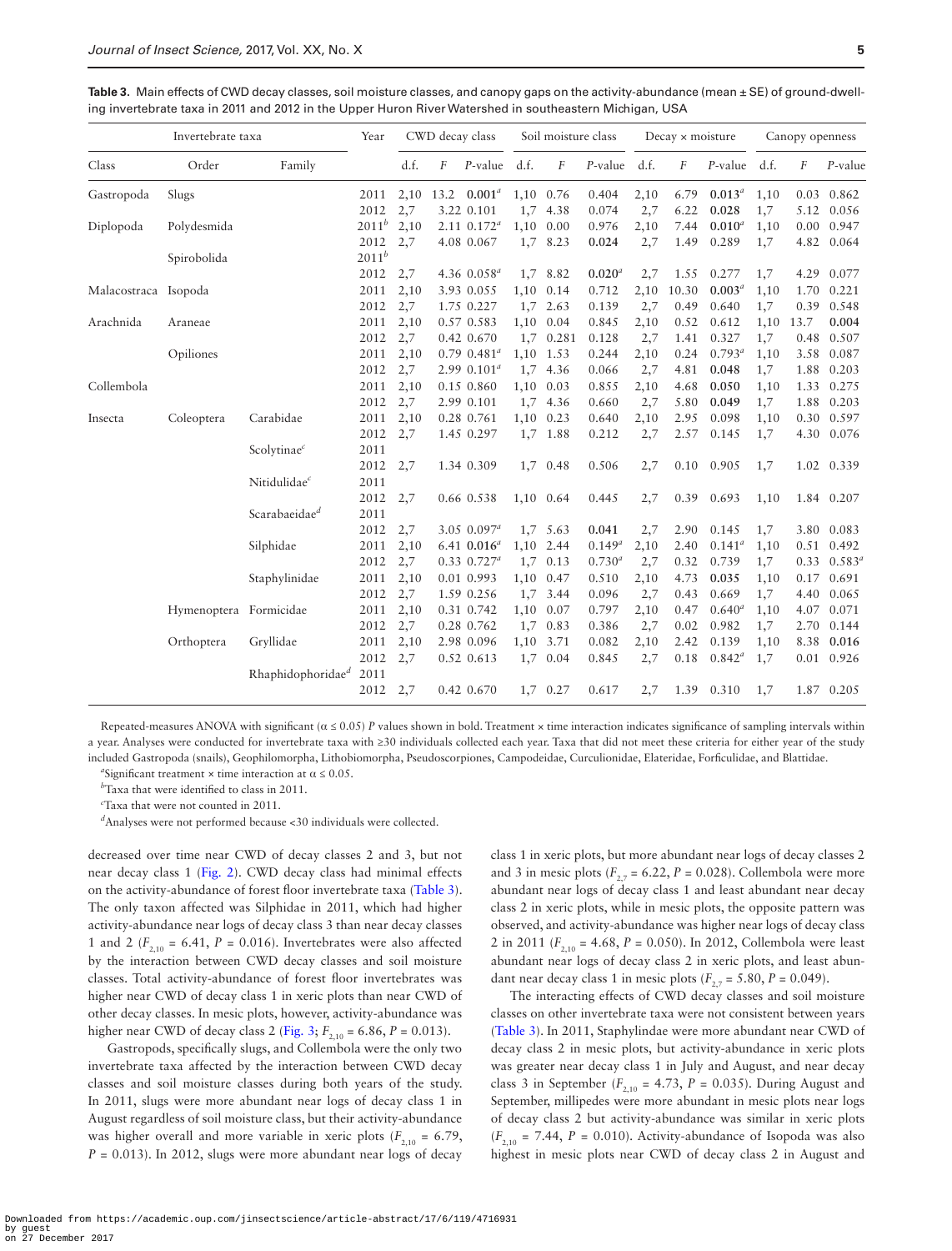

<span id="page-5-0"></span>**Fig. 1.** Interaction plots of forest floor invertebrate taxonomic richness (± SE) near and away from CWD in xeric (left) and mesic (right) plots in 2012 in the Upper Huron River Watershed in southeastern Michigan, USA. Repeated-measures ANOVA followed by Tukey's pairwise comparisons, asterisk denotes intervals where treatments are significantly different ( $\alpha \leq 0.05$ ).



<span id="page-5-1"></span>**Fig. 2.** Main effects of CWD decay class on forest floor invertebrate taxonomic evenness (Pielou's J Index) (**A**) and diversity (Shannon Diversity Index, H′) (**B**) (± SE) in 2011 in the Upper Huron River Watershed in southeastern Michigan, USA. Samples from the first interval in15–29 June 2011 were removed from all analyses due to high disruption of pitfall traps in the field. Repeatedmeasures ANOVA followed by Tukey's pairwise comparisons, asterisk denotes intervals where treatments are significantly different ( $\alpha \le 0.05$ ).

September, followed by decay class 1, and lowest near decay class 3 ( $F_{2,10}$  = 10.30,  $P = 0.003$ ). However, in xeric plots, there was no difference between decay classes. In 2012, activity-abundance of Opiliones was higher near logs of decay class 1 in xeric plots, but highest near decay class 3 and lowest near decay class 1 in mesic plots  $(F_{2,7} = 4.81, P = 0.048)$ .

#### Invertebrate Community Composition

Forest floor invertebrate community composition was similar near all CWD decay classes in 2011 ( $P = 0.123$ ), although composition was more variable near logs of decay classes 1 and 2 than decay class 3. In 2012, community composition differed between CWD decay classes 1 and 2 (*P* = 0.009), and between decay classes 1 and 3  $(P < 0.001)$ , but not between decay classes 2 and 3  $(P = 0.074)$  ([Fig. 4;](#page-6-1) NMDS: two dimensions, final stress = 10.3, axis 1  $R^2$  = 38.2%, axis 2  $R^2 = 48.9\%$ ; MRPP:  $A = 0.022$ ,  $P < 0.001$ ). Invertebrate communities were highly variable in the absence of CWD [\(Fig. 4](#page-6-1)), and no difference in composition was detected when compared with communities near CWD (all decay stages pooled; MRPP: *A* = 0.0003, *P* = 0.386). Community composition away from CWD differed from communities near CWD of decay class  $2 (P = 0.050)$  and decay class 3 ( $P = 0.039$ ), but was similar for decay class  $1/P = 0.240$ ).

Invertebrate community composition differed between xeric and mesic soil moisture classes in 2011 (MRPP: *A* = 0.018, *P* = 0.012) and 2012 (MRPP: *A* = 0.013, *P* < 0.001), and was affected in both years by interactions between soil moisture class and decay stage of CWD (MRPP: *A* = 0.156, *P* = 0.005 in 2011; MRPP: *A* = 0.129,  $P = 0.007$  in 2012). In 2011, invertebrate community composition differed between xeric and mesic plots for CWD decay classes 1 (*P* = 0.023), 2 (*P* < 0.001), and 3 (*P* = 0.025) (NMDS: two dimensions, final stress = 9.48, axis 1  $R^2$  = 7.0%, axis 2  $R^2$  = 85.5%). In 2012, a similar pattern was observed, and community composition differed between xeric and mesic plots for CWD decay classes 1 ( $P = 0.011$ ) and 3 ( $P = 0.023$ ) (NMDS: two dimensions, final stress = 9.30, axis 1  $R^2$  = 43.2%, axis 2  $R^2$  = 43.9%). There was a marginal difference in invertebrate community composition between xeric and mesic plots near CWD decay class 2 (*P* = 0.061).

Canopy gaps created by EAB-induced ash mortality decreased in size during the 2-year study  $(F_{142} = 9.29, P = 0.004)$ , suggesting that canopy closure was still occurring in these plots. Average canopy openness ( $\pm$  SE) was 10.0  $\pm$  1.0% (range: 5.4–21.8%) in 2011, and 8.1 ± 0.7% (range: 3.7–17.6%) in 2012. Canopy gaps were larger in forest plots where 100% mortality of trees ≥2.5 cm dbh occurred in 2010, with smaller gaps observed in plots that reached 100% ash mortality sooner (2006–2009) (*F*4,42 = 3.31, *P* = 0.019).

# **Discussion**

The model proposed by [Perry and Herms \(2016a\)](#page-9-0) describes an inverse temporal relationship in the effect sizes of canopy gaps and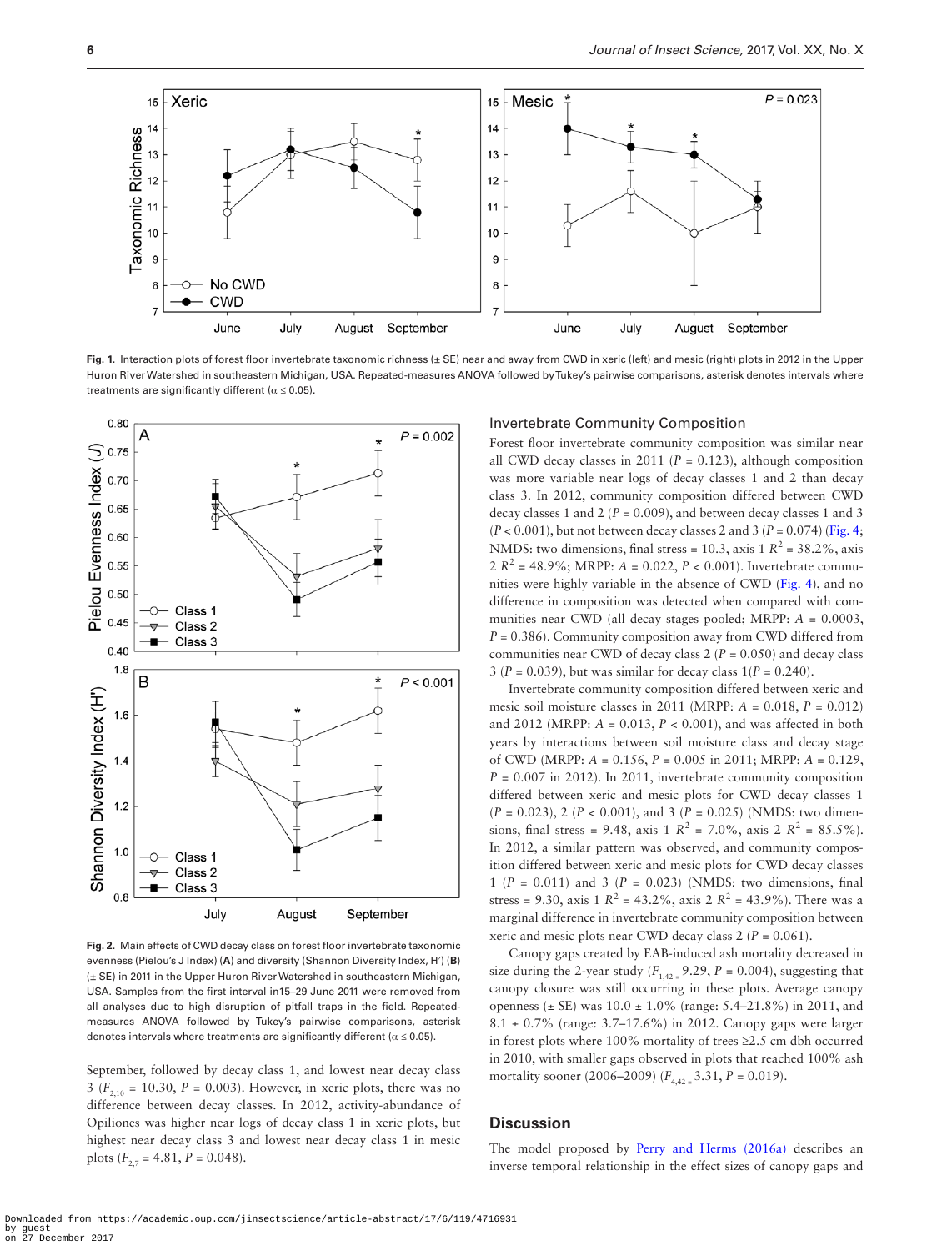

<span id="page-6-0"></span>Fig. 3. Interaction plots of total forest floor invertebrate activity-abundance (± SE) by CWD decay class in xeric (left) and mesic (right) plots in 2011 in the Upper Huron River Watershed in southeastern Michigan, USA. Samples from the first interval in 15–29 June 2011 were removed from all analyses due to high disruption of pitfall traps in the field. Repeated-measures ANOVA followed by Tukey's pairwise comparisons, asterisk denotes intervals where treatments are significantly different ( $\alpha \leq 0.05$ ).



<span id="page-6-1"></span>**Fig. 4.** NMDS ordination of forest floor invertebrate communities in 2012 near CWD of different decay classes and away from CWD. The first two axes of the ordination explained 87.1% of the total variation, with  $R<sup>2</sup>$  values of 38.2 and 48.9% for axes 1 and 2, respectively. Ordination analyses used the Sørensen distance measure.

accumulation of CWD caused by EAB-induced ash mortality on the forest floor invertebrate community. The effects of CWD are predicted to increase following the major pulse of woody debris accumulation that occurs during the late stages of EAB-induced ash mortality, while the effects of gaps are predicted to simultaneously decrease over time as the growth of understory and surrounding trees result in canopy closure. The objective of the current study was to test predictions of this model that relate to the late stages of EAB-induced ash mortality in forests stands that have experienced nearly 100% ash mortality for several years [\(Klooster et al. 2014\)](#page-8-10). In these forests, downed ash CWD was abundant and canopy gaps were in the process of closing, as opposed to forests experiencing early stages of EAB-induced ash mortality [\(Gandhi et al. 2014](#page-8-20), [Perry and Herms 2016b\)](#page-9-8).

Overall, the results of this study support the inverse temporal relationship between the effects of gaps and CWD. As predicted, the forest floor invertebrate community was affected during the late stages of EAB-induced ash mortality by the accumulation and decomposition of ash CWD, while the effects of canopy gaps were minimal. Soil moisture class emerged as an important factor

structuring forest floor invertebrate communities, the effects of which were often mediated by CWD.

Over time, as ash snags uproot or snap, and depending on the density of ash in the forest, significant amounts of woody debris may accumulate on the forest floor. CWD decomposes slowly, so its effects on ground-dwelling invertebrates are likely to persist for many years. The rate of woody debris decomposition is determined by complex interactions between the biotic and abiotic environment, and therefore, estimates vary widely spanning several decades or longer ([Harmon et al. 1986](#page-8-19), [Freschet et al. 2012](#page-8-23), [Stokland and Siitonen](#page-9-13) [2012,](#page-9-13) [Stokland 2012](#page-9-25)). In this study, cover of downed woody debris was higher (19.3%) than reports in forest stands in northwestern Ohio (2.2%) experiencing early stages of EAB-induced ash mortality ([Long 2013\)](#page-9-26). Effects of CWD are predicted to be greatest following this pulse of woody debris accumulation on the forest floor during the late stages of ash mortality [\(Perry and Herms 2016a\)](#page-9-0).

The range in canopy gap sizes observed in this study during the late stages of ash mortality were much smaller than previously observed during early stages of EAB-induced ash mortality [\(Gandhi](#page-8-20) [et al. 2014,](#page-8-20) [Perry and Herms 2016b](#page-9-8)), because of gap closure by other tree species, and more comparable to those reported by [Ulyshen](#page-9-7) [et al. \(2011\)](#page-9-7), who also studied late stages of mortality. During the early stages of ash mortality, [Perry and Herms \(2016b\)](#page-9-8) documented an average of  $26.5\%$  ( $\pm$  2.0) canopy openness (range: 13–59%) in forest stands in northwestern Ohio. [Gandhi et al. \(2014\)](#page-8-20) observed average canopy gap sizes of  $18.8\%$  ( $\pm$  1.8) and  $23.6\%$  ( $\pm$  2.1) in 2006 and 2007, respectively, measured in the same forest stands in southeastern Michigan several years before the study conducted by [Ulyshen et al. \(2011\)](#page-9-7) and the current study. [Ulyshen et al. \(2011\)](#page-9-7) reported gap sizes ranging from 1 to 10% in 2010. This study observed average canopy gap sizes of  $10.0\%$  ( $\pm$  1.0) in 2011 and 8.1% ( $\pm$  0.7) in 2012, which were slightly larger than the average canopy openness reported by [Perry and Herms \(2016b\)](#page-9-8) for closed canopy forest (7.1%  $\pm$  0.3). In addition, gap size decreased over our 2-year study, suggesting canopy closure was still occurring.

The size of canopy gaps observed in this study had no effect on the activity-abundance, taxonomic richness, or diversity of the forest floor invertebrate community, and only minor effects on individual taxa. This is consistent with the first prediction of this study that canopy gaps would have minimal effects on the structure of forest floor invertebrate communities during the late stages of EAB-induced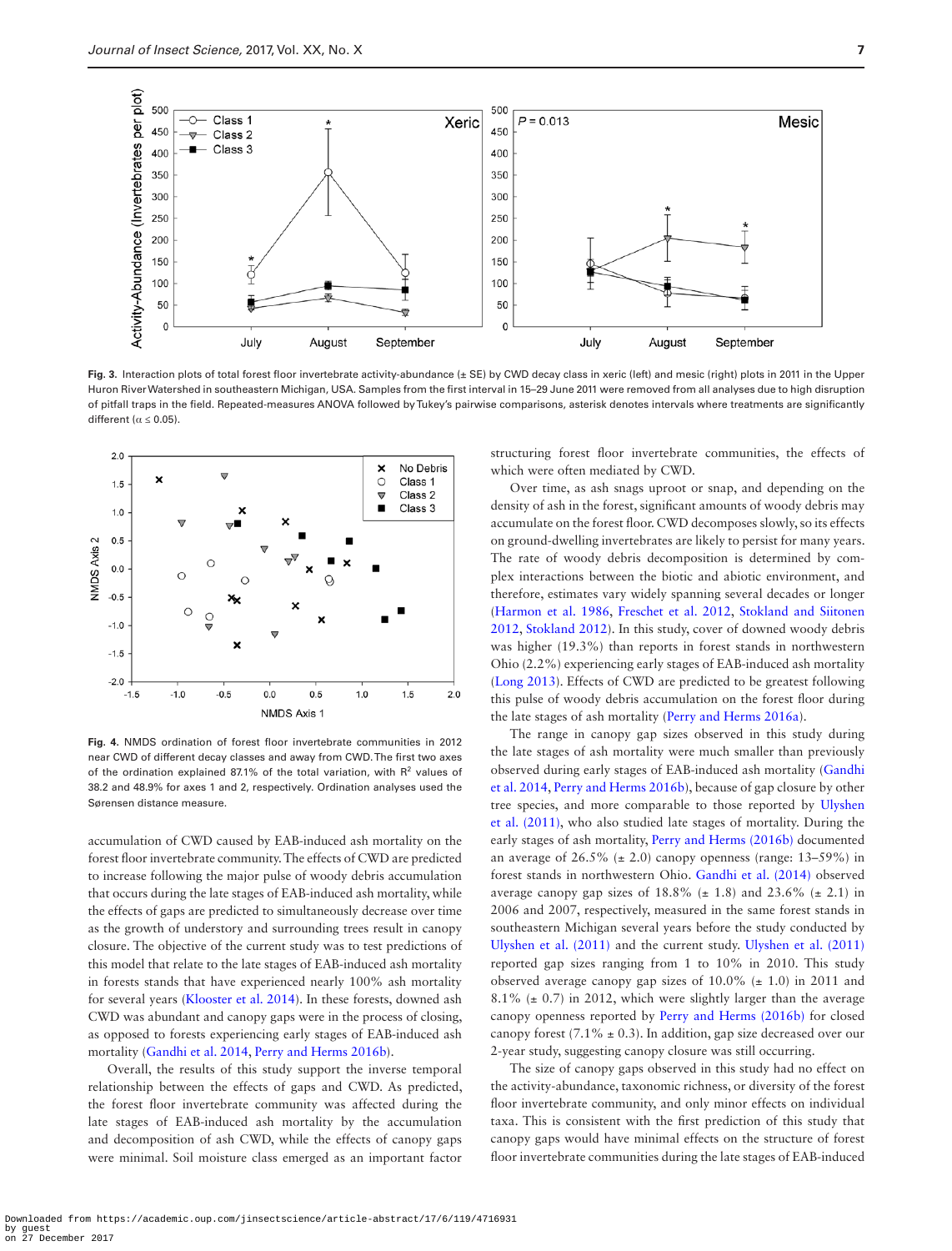ash mortality because of canopy closure ([Perry and Herms 2016a\)](#page-9-0). The responses of Araneae, Gryllidae, and Scolytinae to soil moisture classes, CWD decay classes, and proximity to CWD, respectively, changed as canopy gap size increased.

Proximity to CWD had variable effects on the structure of forest floor invertebrate communities, perhaps due to high variation in community composition observed in the absence of CWD. When effects were detected, soil moisture classes often mediated the direction of these responses and seem to be a major contributing factor to invertebrate community structure in these forest stands. Invertebrate taxonomic richness was generally higher near CWD in mesic soils characterized by moderate moisture availability. Moisture content in soils is an important regulating factor of decomposition and nutrient cycling, and woody debris in moist environments contribute to a more stable habitat for forest floor invertebrates that are prone to desiccation ([Swift et al. 1979](#page-9-27), [Harmon et al. 1986,](#page-8-19) [Jonsson and](#page-8-24) [Stokland 2012\)](#page-8-24). In late summer, however, taxonomic richness was lower near CWD in xeric soils, perhaps because low soil moisture affected forest floor invertebrate habitat selection.

Activity-abundances of several invertebrate taxa were higher closer to CWD, providing some support for the second prediction that forest floor invertebrate activity-abundance and diversity would be higher near CWD following its major pulse of accumulation during the late stages of EAB-induced ash mortality. However, these patterns were more apparent as taxon-specific responses rather than general community trends. Isopods, ants (Formicidae), and rove beetles (Staphylinidae) were more abundant near CWD in mesic plots. Spirobolida, an order of millipedes, and springtails (Collembola) were more abundant near than far from CWD regardless of soil moisture class. Millipedes are vulnerable to desiccation and often utilize vegetation, leaf litter, or woody debris for cover and feeding sites [\(Coleman et al. 2004\)](#page-8-25). Springtails are small, soft-bodied invertebrates that are also prone to desiccation. Their vertical and horizontal distributions on the forest floor have been linked to soil moisture levels in the leaf litter and soil layers ([Verhoef 1977,](#page-9-28) [Verhoef and van](#page-9-29) [Selm 1983,](#page-9-29) [Hassall et al. 1986,](#page-8-26) [Hopkin 1997\)](#page-8-27).

Many studies have reported positive effects of downed CWD on forest floor invertebrate taxa, such as Gastropoda ([Kappes 2005](#page-8-28), [Perry and Herms 2016a\)](#page-9-0), Araneae [\(Hanula et al. 2006,](#page-8-29) [Ulyshen](#page-9-10) [and Hanula 2009a](#page-9-10), [Castro and Wise 2010\)](#page-8-30), Diplopoda [\(Hanula et](#page-8-29) [al. 2006,](#page-8-29) [Topp et al. 2006](#page-9-30)), Chilopoda ([Jabin et al. 2004](#page-8-31)), Isopoda ([Jabin et al. 2004,](#page-8-31) [Topp et al. 2006,](#page-9-30) [Perry and Herms 2016a\)](#page-9-0), Collembola [\(Marra and Edmonds 1998\)](#page-9-31), and Coleoptera ([Pearce](#page-9-32) [et al. 2003](#page-9-32), [Jabin et al. 2004](#page-8-31), [Hanula et al. 2006,](#page-8-29) [Ulyshen and](#page-9-10) [Hanula 2009a,](#page-9-10) [b\)](#page-9-10). [Ulyshen et al. \(2011\)](#page-9-7) also reported increased activity-abundances near CWD during late stages of EAB-induced ash mortality for many of the same forest floor invertebrate taxa, including Collembola, Diplopoda, Isopoda, and Opiliones but also Araneae, Coleoptera, and Annelida. Moreover, [Evans et al. \(2003\)](#page-8-32) reported increased activity-abundances of invertebrate taxa, including Diplopoda, Pseudoscorpions, Acari, and Araneae near red beech logs (*Nothofagus fusca* [Hook.f.]. [Kappes et al. \(2007\)](#page-8-33) documented increased densities of detritivores such as Diplopoda, Isopoda, and Gastropoda near (within 10 cm) compared to away (> 200 cm) from woody debris. Woody debris undoubtedly contributes to the patchy distribution of invertebrates in forest ecosystems.

Forest floor invertebrate community composition varied by CWD decay class over time within a single season and between years, but was generally less variable near CWD, especially within each decay class. Invertebrate community composition was highly variable in the absence of CWD. These findings suggest that invertebrate utilization of woody debris may be specialized as decay progresses ([Harmon et al. 1986,](#page-8-19) [Stokland and Siitonen 2012\)](#page-9-13), providing support for the third prediction that forest floor invertebrate community composition changes with CWD decomposition. Newly fallen ash logs (decay class 1) supported more diverse invertebrate communities with more even distributions of taxa than did more decomposed CWD (decay classes 2 and 3). CWD belonging to decay class 1 is characterized by sound structural integrity, intact bark, and the general absence of decay [\(Pyle and Brown 1999](#page-9-15), [Woodall and Williams](#page-9-14) [2005,](#page-9-14) [Stokland and Siitonen 2012\)](#page-9-13), and is thought to maintain a more stable environment on the forest floor by buffering variability in temperature and moisture [\(Marra and Edmonds 1998,](#page-9-31) [Remsburg](#page-9-33) [and Turner 2006](#page-9-33), [Jonsson and Stokland 2012\)](#page-8-24). However, this buffering effect was not observed for CWD in canopy gaps [\(Perry and](#page-9-8) [Herms 2016b](#page-9-8)). CWD belonging to decay classes 2 and 3 maintain some degree of structural integrity as the heartwood is still sound, but enough decay has occurred to loosen the bark and allow for the colonization of fungal mycelium [\(Woodall and Williams 2005](#page-9-14), [Stokland and Siitonen 2012\)](#page-9-13). Altered habitat and resources as CWD decomposes may explain why invertebrate community composition changed near CWD along the decomposition chronosequence.

CWD decay classes interacted strongly with site-specific edaphic conditions, and together these factors contributed significantly to patterns of forest floor invertebrate activity-abundance and community composition, more than either factor individually. Invertebrate communities near CWD of the same decay class were distinctly different in xeric versus mesic plots during both years of the study. Total forest floor invertebrate activity-abundance was higher near CWD of decay class 1 in xeric plots, especially in August, with this pattern driven predominantly by the activity-abundance of slugs, but also rove beetles, harvestmen, and springtails. In mesic plots, invertebrate activity-abundance was higher near CWD of decay class 2, and this pattern was driven by the activity-abundances of slugs, harvestmen, rove beetles, springtails, isopods, and millipedes. Slugs and springtails were the only invertebrate taxa consistently affected by these factors, and their responses were generally consistent during both years of the study. Similar to springtails, slugs tend to require cool and moist conditions on the forest floor [\(Coleman et al. 2004\)](#page-8-25), and may utilize woody debris for refugia ([Getz 1959\)](#page-8-34). Perhaps these results can be explained by different patterns of CWD decomposition and loss of wood mass, moisture and nutrient content, and colonization by fungi in mesic and xeric stands ([Harmon et al. 1986](#page-8-19), [Stokland et al. 2012\)](#page-9-34). The moisture holding capacity of logs tends to increase as decay progress ([Harmon et al. 1986,](#page-8-19) [Jonsson and](#page-8-24) [Stokland 2012](#page-8-24)), which may provide a favorable environment for many forest floor invertebrate taxa.

Establishment and spread of EAB is causing widespread and rapid ash mortality, exceeding 99% in some eastern deciduous forests of North America [\(Klooster et al. 2014\)](#page-8-10). Nearly simultaneous ash mortality is resulting in cascading direct and indirect effects in forests affected by EAB ([Gandhi and Herms 2010a,](#page-8-11)[b](#page-8-8)). The results of this study were consistent with predictions that EAB-induced ash mortality will affect forest floor invertebrates via an inverse temporal relationship in the effect sizes of canopy gaps and accumulation of ash CWD [\(Perry and Herms 2016a](#page-9-0)). Consistent with patterns reported by [Ulyshen et al. \(2011\)](#page-9-7), ash CWD affected forest floor invertebrate communities, primarily through taxon-specific responses, but canopy gaps had minor effects during the late stages of EAB-induced ash mortality. Soil characteristics emerged as an important factor contributing to the structure of forest floor invertebrate communities. After ash trees fall to the forest floor, the effects of woody debris accumulation and decomposition over time interacted with site-specific edaphic conditions, mediating the strength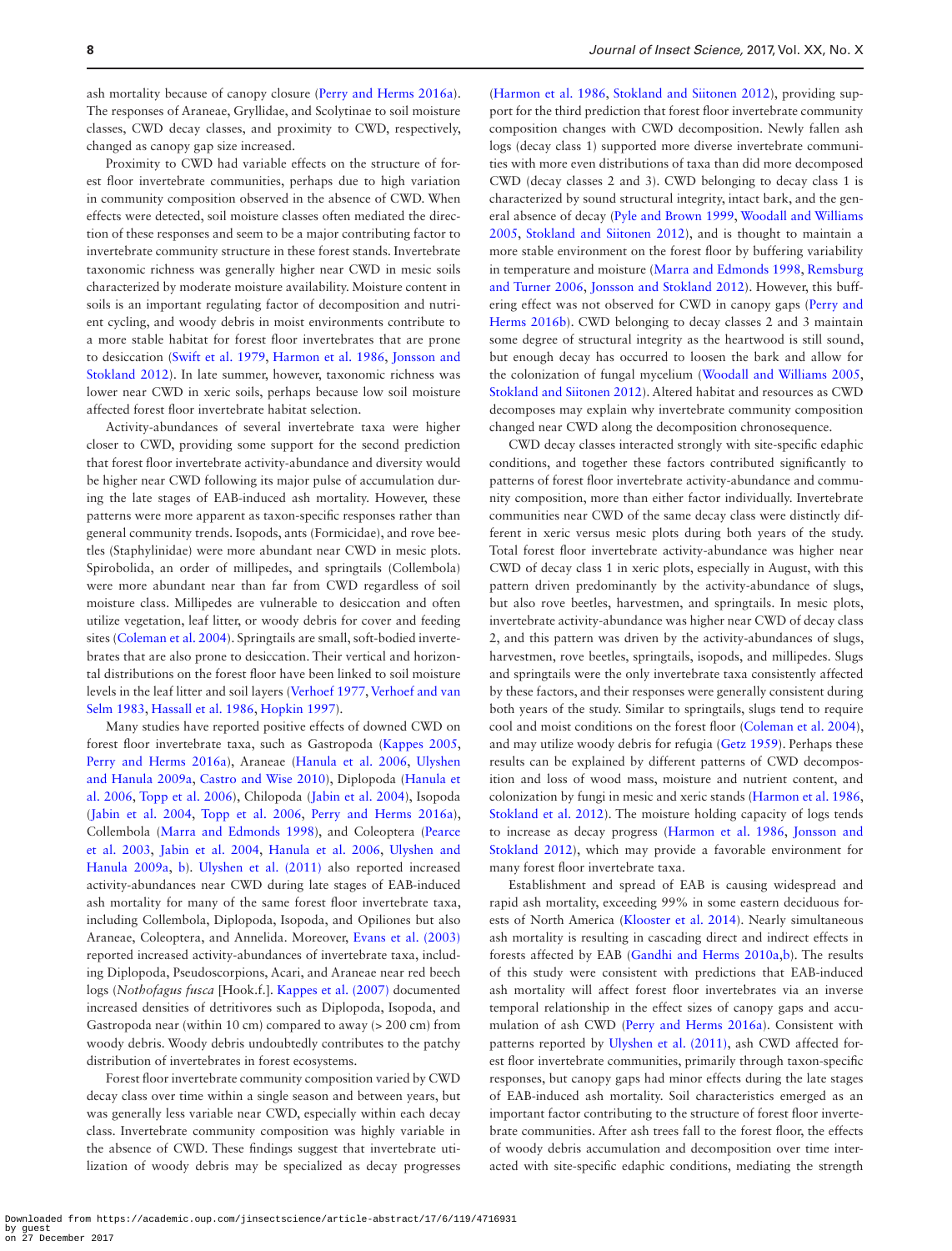and direction of invertebrate responses, and thus affecting community composition. These results highlight the importance of CWD in forest ecosystems, and suggest that management strategies should consider the volume and diversity of woody debris decay stages to maintain forest floor invertebrate biodiversity. Moreover, this study contributes to understanding the ecological impacts of invasive species on native forest communities.

#### **Acknowledgments**

We acknowledge S. Rudawsky, L. Long, D. Hartzler, K. Taylor, B. Chambers, P. Snyder, P. Verdesoto, L. Orantes, and K. Rice (Ohio State University) for their assistance in the field and laboratory. Three anonymous reviewers provided helpful comments that improved the manuscript. Funding for this research was provided by the USDA Forest Service Northern Research Station; the National Institute of Food and Agriculture; and state and federal funds appropriated to the Ohio Agricultural Research and Development Center and The Ohio State University.

## **References Cited**

- <span id="page-8-4"></span>**Allen, E. A. and L. M. Humble. 2002**. Nonindigenous species introductions: a threat to Canada's forests and forest economy. Can. J. Plant Pathology 24:103–110.
- <span id="page-8-1"></span>**Aukema, J. E., D. G. McCullough, B. V. Holle, A. M. Liebhold, K. Britton, and S. J. Frankel. 2010**. Historical accumulation of nonindigenous forest pests in the continental United States. BioScience 60:886–897.
- <span id="page-8-3"></span>**Aukema, J. E., B. Leung, K. Kovacs, C. Chivers, K. O. Britton, J. Englin, S. J. Frankel, R. G. Haight, T. P. Holmes, A. M. Liebhold. et al**. **2011**. Economic impacts of non-native forest insects in the continental United States. PLoS ONE 6:e24587.
- <span id="page-8-5"></span>**Boyd, I. L., P. H. Freer-Smith, C. A. Gilligan, and H. C. Godfray**. **2013**. The consequence of tree pests and diseases for ecosystem services. Science 342:823–831.
- <span id="page-8-6"></span>**Byers, J. E., S. Reichard, J. M. Randall, I. M. Parker, C. S. Smith, W. M. Lonsdale, I. A. E. Atkinson, T. R. Seastedt, M. Williamson, E. Chornesky, et al. 2002**. Directing research to reduce the impacts of nonindigenous species. Conserv. Biol. 16:630–640.
- <span id="page-8-14"></span>**Canham, C. D., J. S. Denslow, W. J. Platt, J. R. Runkle, T. A. Spies, and P. S. White. 1990**. Light regimes beneath closed canopies and tree-fall gaps in temperate and tropical forests. Can. J. For. Res. 20:620–631.
- <span id="page-8-30"></span>**Castro, A. and D. H. Wise. 2010**. Influence of fallen coarse woody debris on the diversity and community structure of forest-floor spiders (Arachnida: Araneae). For. Ecol. Manage. 260:2088–2101.
- <span id="page-8-25"></span>**Coleman, D. C., D. A. Crossley Jr, and P. F. Hendrix. 2004**. Fundamentals of soil ecology. Academic Press, Inc., San Diego, CA.
- <span id="page-8-16"></span>**Collins, B. S., K. P. Dunne, and S. T. A. Pickett. 1985**. Responses of forest herbs to canopy gaps, pp. 217–234. In S. T. A. Pickett and P. S. White (eds.), The ecology of natural disturbance and patch dynamics. Academic Press, Inc., San Diego, CA.
- <span id="page-8-32"></span>**Evans, A. M., P. W. Clinton, R. B. Allen, and C. M. Frampton. 2003**. The influence of logs on the spatial distribution of litter-dwelling invertebrates and forest floor processes in New Zealand forests. For. Ecol. Manage. 184:251–262.
- <span id="page-8-23"></span>**Freschet, G. T., J. T. Weedon, R. Aerts, J. R. van Hal, and J. H. C. Cornelissen. 2012**. Interspecific differences in wood decay rates: Insights from a new short-term method to study long-term wood decomposition. J Ecol. 100:161–170.
- <span id="page-8-8"></span>**Gandhi, K.J.K. and D.A. Herms. 2010a**. Direct and indirect effects of alien insect herbivores on ecological processes and interactions in forests of eastern North America. Biol. Invasions 12:389–405.
- <span id="page-8-11"></span>**Gandhi, K.J.K. and D.A. Herms. 2010b**. North American arthropods at risk due to widespread *Fraxinus* mortality caused by the alien emerald ash borer. Biol. Invasions 12:1839–1846.
- <span id="page-8-22"></span>**Gandhi, K. J. K., D. W. Gilmore, S. A. Katovich, W. J. Mattson, J. C. Zasada, and S. J. Seybold. 2008**. Catastrophic windstorm and fuel-reduction

treatments alter ground beetle (Coleoptera: Carabidae) assemblages in a North American sub-boreal forest. For. Ecol. Manage. 256:1104–1123.

- <span id="page-8-20"></span>**Gandhi, K. J., A. Smith, D. M. Hartzler, and D. A. Herms**. **2014**. Indirect effects of emerald ash borer-induced ash mortality and canopy gap formation on epigaeic beetles. Environ. Entomol. 43: 546–555.
- <span id="page-8-34"></span>**Getz, L. L. 1959**. Notes on the ecology of slugs: *Arion circumscriptus*, *Deroceras reticulatum*, and *D. laeve*. Am. Midland Nat. 61:485–498.
- <span id="page-8-15"></span>**Gray, A. N., T. A. Spies, and M. J. Easter. 2002**. Microclimatic and soil moisture responses to gap formation in coastal Douglas-fir forests. Can. J. For. Res. 32:332–343.
- <span id="page-8-29"></span>**Hanula, J. L., S. Horn, and D. D. Wade. 2006**. The role of dead wood in maintaining arthropod diversity on the forest floor. *In* Gen. Tech. Rep. SRS-93. U.S. Department of Agriculture, Forest Service, Southern Research Station, Asheville, NC, pp. 57–66.
- <span id="page-8-19"></span>**Harmon, M. E. and C. Hua. 1991**. Coarse woody debris dynamics in two oldgrowth ecosystems. BioScience 41:604–610.
- <span id="page-8-21"></span>Harmon, M. E. and J. Sexton. 1996. Guidelines for measurements of woody detritus in forest ecosystems. Publication No. 20. U.S. LTER Network Office: University of Washington, Seattle, WA. 1–34.
- <span id="page-8-13"></span>**Harmon, M. E., J. F. Franklin, F. J. Swanson, P. Sollins, S. V. Gregory, J. D. Lattin, N. H. Anderson, S. P. Cline, N. G. Aumen, et al. 1986**. Ecology of coarse woody debris in temperate ecosystems. pp. 133–302. *In* A. MacFadyen and E. D. Ford (eds). Advances in ecological research. Academic Press, Inc., Cambridge, UK.
- <span id="page-8-26"></span>**Hassall, M., S. Visser, and D. Parkinson. 1986**. Vertical migration of *Onychiurus subtenuis* (Collembola) in relation to rainfall and microbial activity. Pedobiologia 29:175–182.
- <span id="page-8-9"></span>**Herms, D. A., and D. G. McCullough. 2014**. Emerald ash borer invasion of North America: history, biology, ecology, impacts, and management. Annu. Rev. Entomol. 59: 13–30.
- <span id="page-8-0"></span>**Holmes, T. P., J. E. Aukema, B. Von Holle, A. Liebhold, and E. Sills**. **2009**. Economic impacts of invasive species in forests: past, present, and future. Ann. n. y. Acad. Sci. 1162: 18–38.
- <span id="page-8-27"></span>**Hopkin, S. 1997**. Biology of the springtails. Oxford University Press, Oxford, UK.
- <span id="page-8-31"></span>**Jabin, M., D. Mohr, H. Kappes, and W. Topp. 2004**. Influence of deadwood on density of soil macro-arthropods in a managed oak-beech forest. For. Ecol. Manage. 194:61–69.
- <span id="page-8-24"></span>**Jonsson, B. G. and J. N. Stokland. 2012**. The surrounding environment. pp. 194–217. *In* J. N. Stokland, J. Siitonen and B. G. Jonsson, (eds.). Biodiversity in dead wood. Cambridge University Press, Cambridge, UK.
- <span id="page-8-28"></span>**Kappes, H. 2005**. Influence of coarse woody debris on the gastropod community of a managed calcareous deech forest in Western Europe. J. Molluscan Stud. 71:85–91.
- <span id="page-8-33"></span>**Kappes, H., C. Catalano, and W. Topp. 2007**. Coarse woody debris ameliorates chemical and biotic soil parameters of acidified broad-leaved forests. Appl. Soil Ecol. 36:190–198.
- <span id="page-8-10"></span>**Klooster, W., D. A. Herms, K. Knight, C. P. Herms, D. G. McCullough, A. Smith, K. J. K. Gandhi, and J. Cardina. 2014**. Ash (*Fraxinus* spp.) mortality, regeneration, and seed bank dynamics in mixed hardwood forests following invasion by emerald ash borer (*Agrilus planipennis*). Biol. Invasions 16:859–873.
- <span id="page-8-12"></span>**Knight, K. S., J. P. Brown, and R. P. Long. 2013**. Factors affecting the survival of ash (*Fraxinus* spp.) trees infested by emerald ash borer (*Agrilus planipennis*). Biol. Invasions 15:371–383.
- <span id="page-8-18"></span>**Koivula, M., P. Punttila, Y. Haila, and J. Niemelä. 1999**. Leaf litter and the small-scale distribution of carabid beetles (Coleoptera, Carabidae) in the boreal forest. Ecography 22: 424–435.
- <span id="page-8-2"></span>**Levine, J. M. and C. M. D'Antonio. 2003**. Forecasting biological invasions with increasing international trade. Conserv. Biol 17: 322–326.
- <span id="page-8-17"></span>**Levings, S. C. and D. M. Windsor. 1984**. Litter moisture content as a determinant of litter arthropod distribution and abundance during the dry season on Barro Colorado Island, Panama. Biotropica 16: 125–131.
- <span id="page-8-7"></span>**Liebhold, A. M., W. L. MacDonald, D. Bergdahl, and V. C. Mastro. 1995**. Invasion by exotic forest pests: a threat to forest ecosystems. For. Sci 41: 1–49.